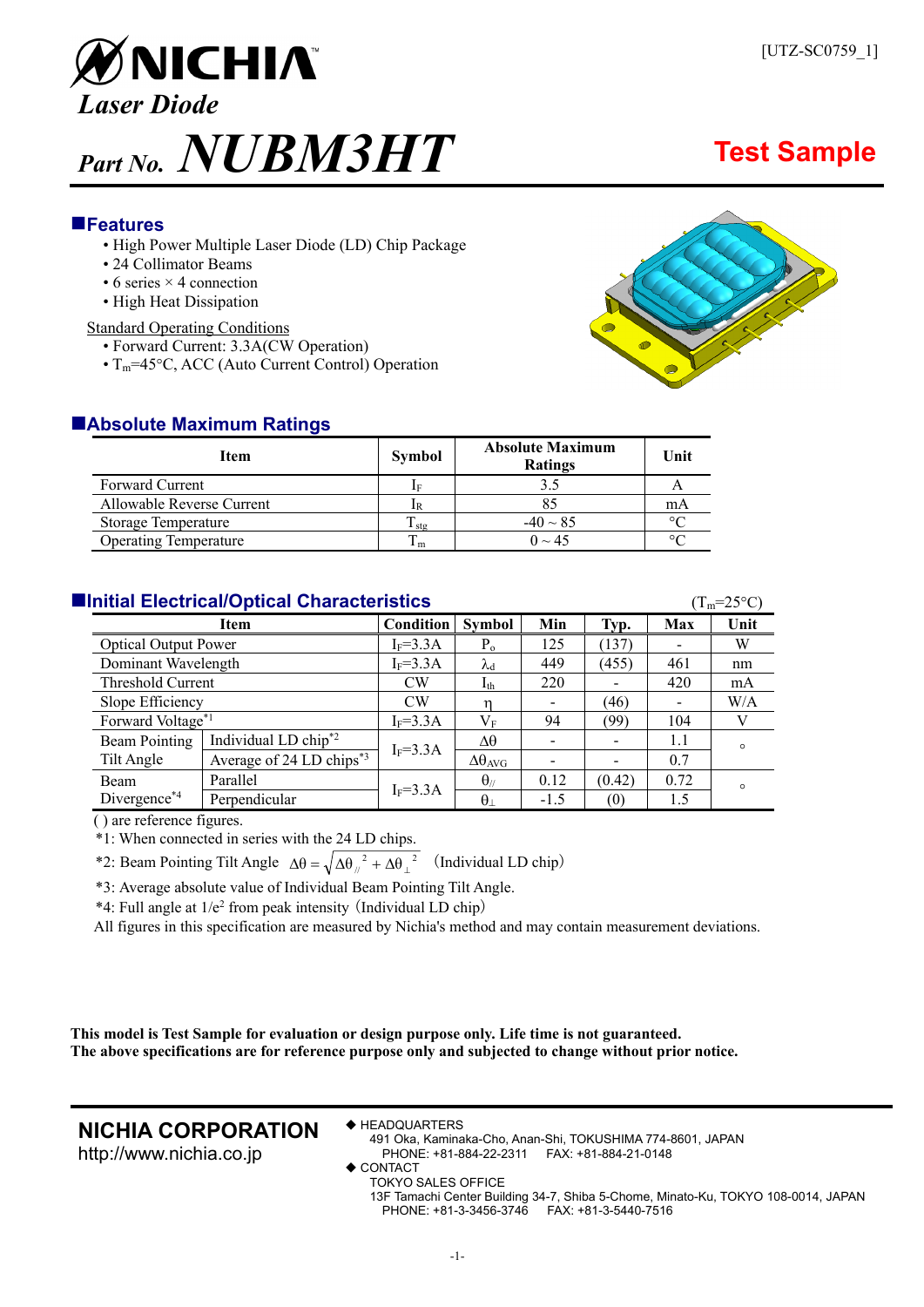

## **Outline Dimensions**





\* 1: base of lead basic \* 2: >70% area of bottom surface





**XNote** TOLERANCES based on JIS B 0405-m(Table), UNLESS NOTED Table, Limits for Linear measures(mm)

| Range     | $0.5$ to $3$ |      |      | above $3$ to $6 \mid$ above $6$ to $30 \mid$ above $30$ to $120 \mid$ |  |  |  |
|-----------|--------------|------|------|-----------------------------------------------------------------------|--|--|--|
| Tolerance | ±0.1         | ±0.1 | ±0.2 | ±0.3                                                                  |  |  |  |

Dimensions are in millimeters ( ) are reference figures

# **LD chips Position No. & Pin Connection**





This model does not have a Photo Diode. This model has a Zener Diode built in as a protection circuit against static electricity.